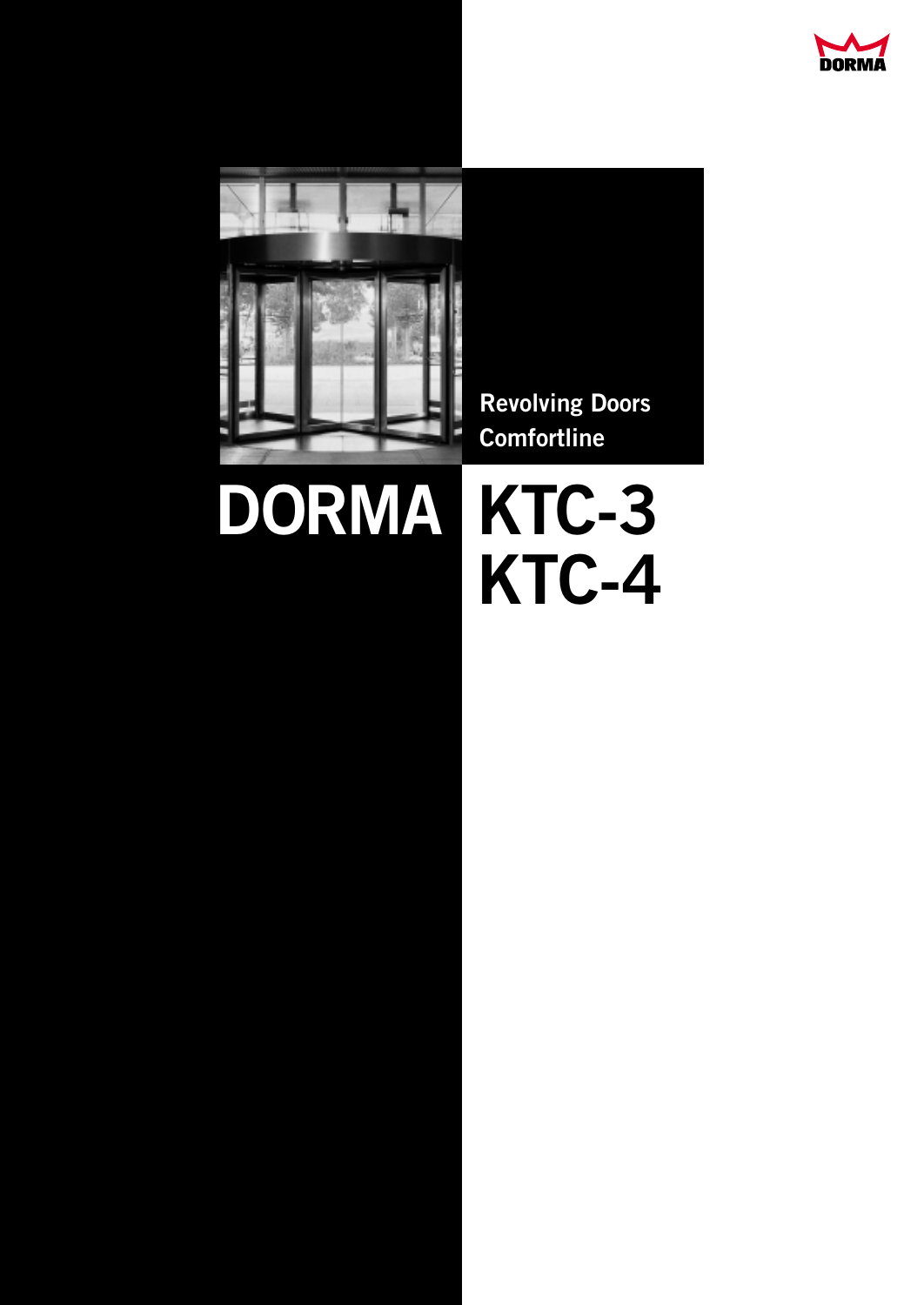

### **Contemporary elegance for the perfect entrance solution – DORMA Comfortline revolving doors**

Wherever central entrances of buildings have to handle heavy traffic volumes, where ease of use is paramount and where architecturally refined façades require an equally attractive complement, the DORMA Comfortline range of revolving doors provides the perfect answer.

#### **Superb user convenience** KTC revolving doors are

characterised by their especially generous diameters – ranging from 3,600 to 6,200 mm. The automatic program modes can be selected in accordance with usage requirements. This ensures optimum ease of use with access effectively aligned also to the requirements of disabled users. Even the high

throughput volumes that can occur in peak traffic periods are handled by these doors without difficulty. In addition, the breakout wings with their catch and pivot fittings will fold out in any position to provide a clear escape passage.

#### **Optimum cost efficiency**

KTC revolving doors protect the building interior reliably against draughts, noise and dirt. The overall concept and the sophisticated detail solutions of the KTC programme contribute to the optimisation of the building energy balance. Modern safety and security aspects have been taken fully

into account. Various night shields are also available.

#### **Flexible design solutions**

The design versatility and variability of the KTC range provides for enormous architectural scope. Coordinated materials and surface finishes enable the door to be harmonised with virtually any façade concept. The central core of the 3 and 4-wing revolving doors can also be utilised as a showcase. This means that, right at the entrance of the building, an attractive display can be provided as the first thing visitors see.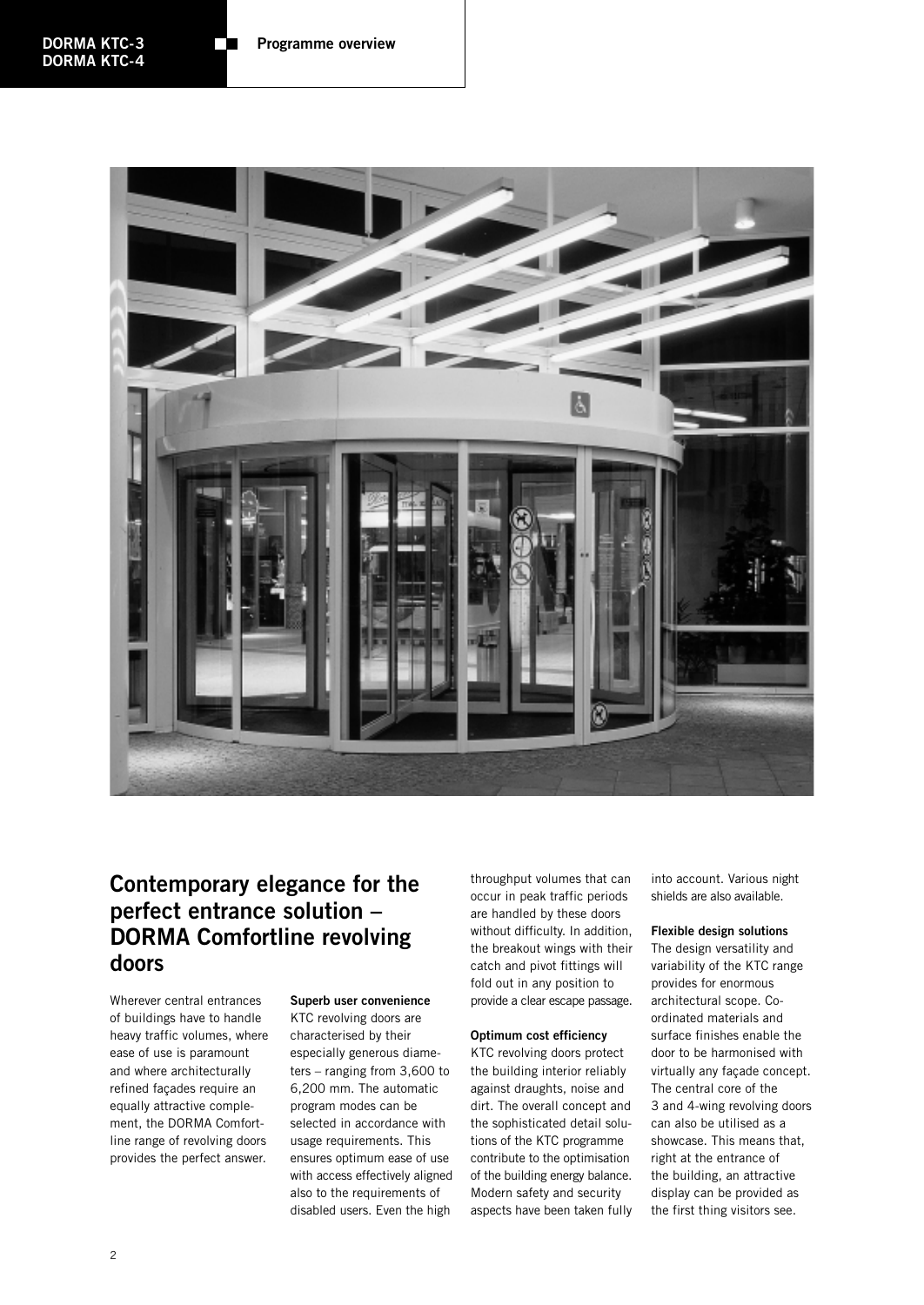| DORMA |  |
|-------|--|

| Data and features               | <b>DORMA KTC-4</b>          | <b>DORMA KTC-3</b>          |  |
|---------------------------------|-----------------------------|-----------------------------|--|
|                                 |                             |                             |  |
| Inside diameter in mm (D)       | 3600, 4200, 4800,           | 3600, 4200, 4800,           |  |
|                                 | 5400, 6200                  | 5400, 6000                  |  |
| Outside diameter in mm (B)      | 3828, 4428, 5028,           | 3828, 4428, 5028,           |  |
|                                 | 5628, 6428                  | 5628, 6228                  |  |
| Clear passage width in mm (LW)  |                             |                             |  |
| Clear escape width in mm        | (see pages 6/7)             | (see pages 6/7)             |  |
| Clear passage height in mm (LH) | up to 4800 dia.: 2200-2500; | up to 4800 dia.: 2200-2500; |  |
|                                 | from 5400 dia.: 2200        | from 5400 dia.: 2200        |  |
| Canopy height in mm             | 410-700                     | 410-700                     |  |
| Total height in mm (H)          | up to 3200                  | up to 3200                  |  |
| Side wall glazed                | О                           |                             |  |
| Side wall with metal panelling  | Ω                           |                             |  |
| Suitable for emergency exit     |                             |                             |  |
| and escape routes               |                             |                             |  |
| Floor ring                      |                             |                             |  |
| Floor mat                       | О                           |                             |  |
| 6 or 8 downlights               | 8 downlights                | 6 downlights                |  |
| Preparation for                 |                             |                             |  |
| rainproof roof                  | Ω                           |                             |  |
| German type approval            |                             |                             |  |
|                                 |                             |                             |  |

 $\overline{\bullet}$  Yes  $\overline{\circ}$  Option

| <b>Traffic capacities</b> |                                       |                                                 |      |                                   |  |  |
|---------------------------|---------------------------------------|-------------------------------------------------|------|-----------------------------------|--|--|
|                           | Theoretical<br>capacity <sup>1)</sup> | Practical<br>capacity <sup>2)</sup>             |      | Maximum<br>capacity <sup>3)</sup> |  |  |
| Inside diameter           |                                       |                                                 |      |                                   |  |  |
| $(D)$ in mm               | Persons/hour $\rightarrow$            | Persons/hour $\leftrightarrow$<br>$\rightarrow$ |      | Persons/min. $\rightarrow$        |  |  |
| KTC-4                     |                                       |                                                 |      |                                   |  |  |
| 3600                      | 2592                                  | 864                                             | 1728 | 43                                |  |  |
| 4200                      | 3312                                  | 1104                                            | 2208 | 55                                |  |  |
| 4800                      | 3840                                  | 1280                                            | 2560 | 64                                |  |  |
| 5400                      | 4320                                  | 1440                                            | 2880 | 72                                |  |  |
| 6200                      | 5208                                  | 1736                                            | 3472 | 86                                |  |  |
| KTC-3                     |                                       |                                                 |      |                                   |  |  |
| 3600                      | 2916                                  | 972                                             | 1944 | 48                                |  |  |
| 4200                      | 3312                                  | 1104                                            | 2208 | 55                                |  |  |
| 4800                      | 4320                                  | 1440                                            | 2880 | 72                                |  |  |
| 5400                      | 4536                                  | 1512                                            | 3024 | 75                                |  |  |
| 6000                      | 5184                                  | 1728                                            | 3456 | 86                                |  |  |

<sup>1)</sup> The theoretical capacity value indicates how many people can pass through the revolving door in one  $(\rightarrow)$ direction per hour, assuming that the traffic flow is uniform and the internal segments are fully occupied.

2) The practical capacity values indicate how many people can actually pass through the revolving door in one  $(\rightarrow)$  and in both  $(\rightarrow)$ directions.

3) The maximum capacity value indicates how many people can pass through the revolving door in one direction  $(\rightarrow)$  per minute when there is a constant stream of traffic, e.g. in the morning and evening.

#### **Plus points**

#### **… for the installer**

- Comprehensive range that also includes solutions suitable for sophisticated and prestigious entrances.
- **•** Trouble-free installation and commissioning.
- Advanced technology conforming to all relevant national and international standards.

#### **… for the architect/specifier**

- The sheer range of KTC system components ensures a high degree of design flexibility.
- Problem-free adaptability to individual requirements.
- Visually, technically and economically convincing solution.

#### **… for the user**

- Exceptional convenience.
- Outstanding safety features.
- Tailored integrated solution of industrial engineering precision and assured manufacturing quality.
- Optimisation of building energy balance and workplace environment.



Quality assured manufacture to DIN ISO 9001, EN 29001, BS 5750. Certified and verified by BSI Quality Assurance Reg. No. Q 6423, FM 10756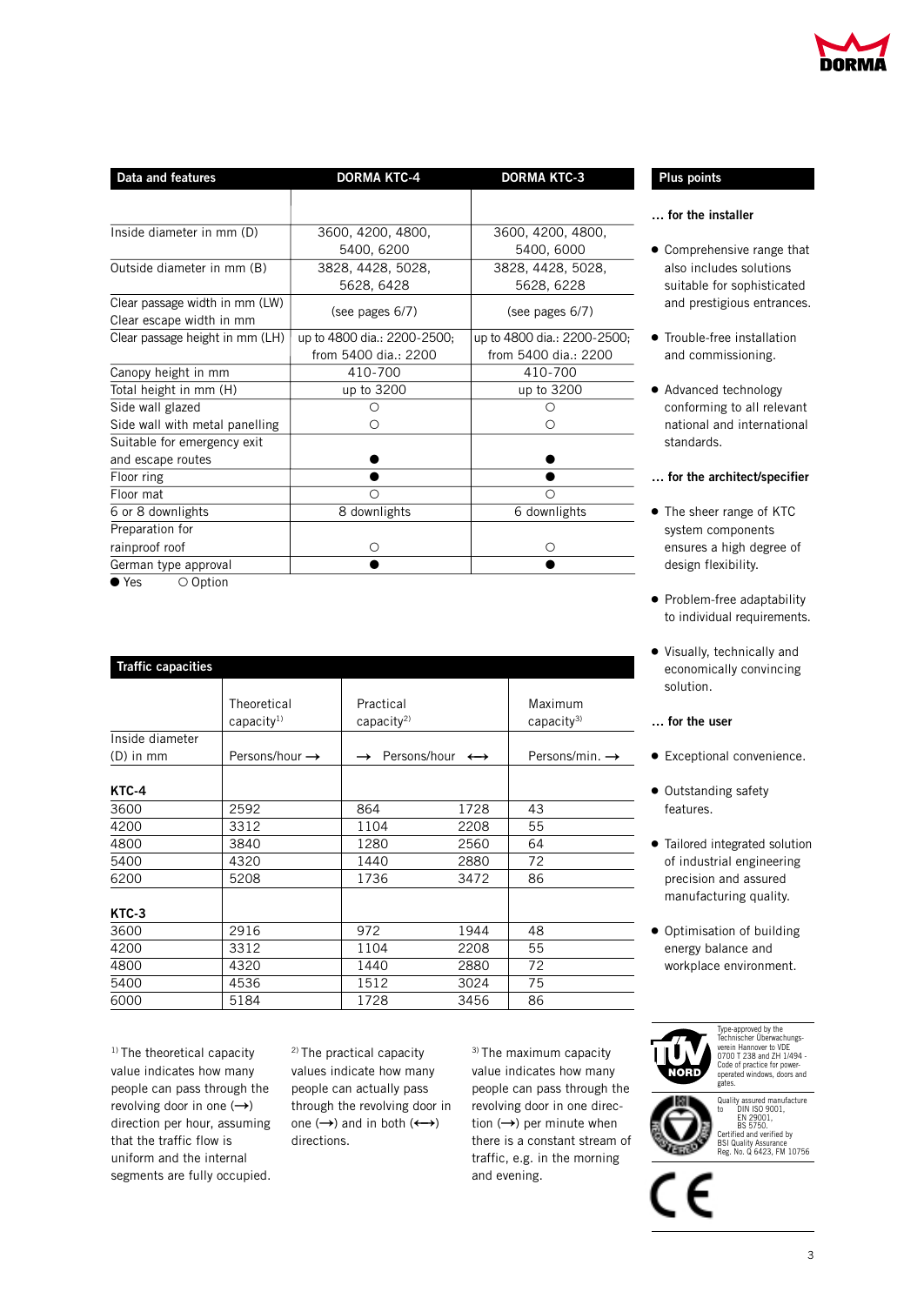## **Designs, functions, standard equipment, optional extras**

| <b>Models</b>                                                                                                                                               | <b>KTC-4/0</b> | <b>KTC-3/0</b> | <b>KTC-2/0</b>                                                 |
|-------------------------------------------------------------------------------------------------------------------------------------------------------------|----------------|----------------|----------------------------------------------------------------|
|                                                                                                                                                             |                |                |                                                                |
| Operator types                                                                                                                                              |                |                |                                                                |
| Ceiling-integral drive unit                                                                                                                                 |                |                |                                                                |
| Automatic                                                                                                                                                   |                |                |                                                                |
| I: Door starts and stops<br>automatically.<br>II: Door rotates continuously<br>at low speed which is<br>increased as soon as a user<br>approaches the door. |                |                |                                                                |
| Speed reduction feature<br>decreases the speed to<br>approx. 2 rpm (see page 11),<br>e.g. for senior citizens,<br>disabled persons                          |                |                |                                                                |
| Configurations                                                                                                                                              |                |                |                                                                |
| Summer configuration<br>Also ideal for the passage of<br>bulky items or luggage, and<br>for consignment deliveries                                          |                |                |                                                                |
| <b>Emergency escape</b><br>configuration                                                                                                                    |                |                |                                                                |
| <b>Options</b>                                                                                                                                              |                |                |                                                                |
| Manually or electrically<br>locked wings                                                                                                                    |                |                |                                                                |
| Sliding night shields,<br>internal                                                                                                                          |                |                |                                                                |
| Sliding night shields,<br>external                                                                                                                          |                |                | For 2-wing revolving doors,<br>see the DORMA KTC-2<br>brochure |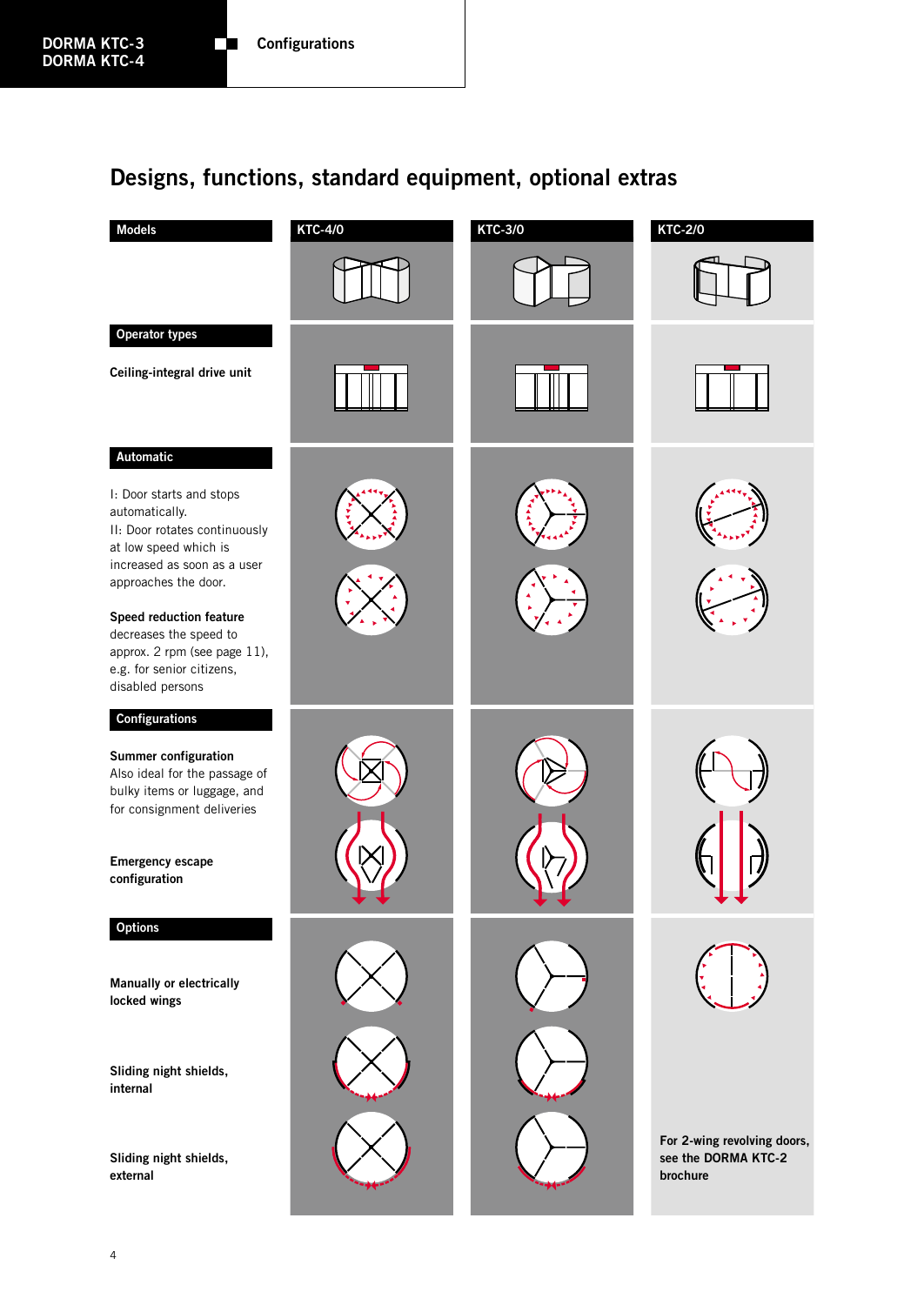

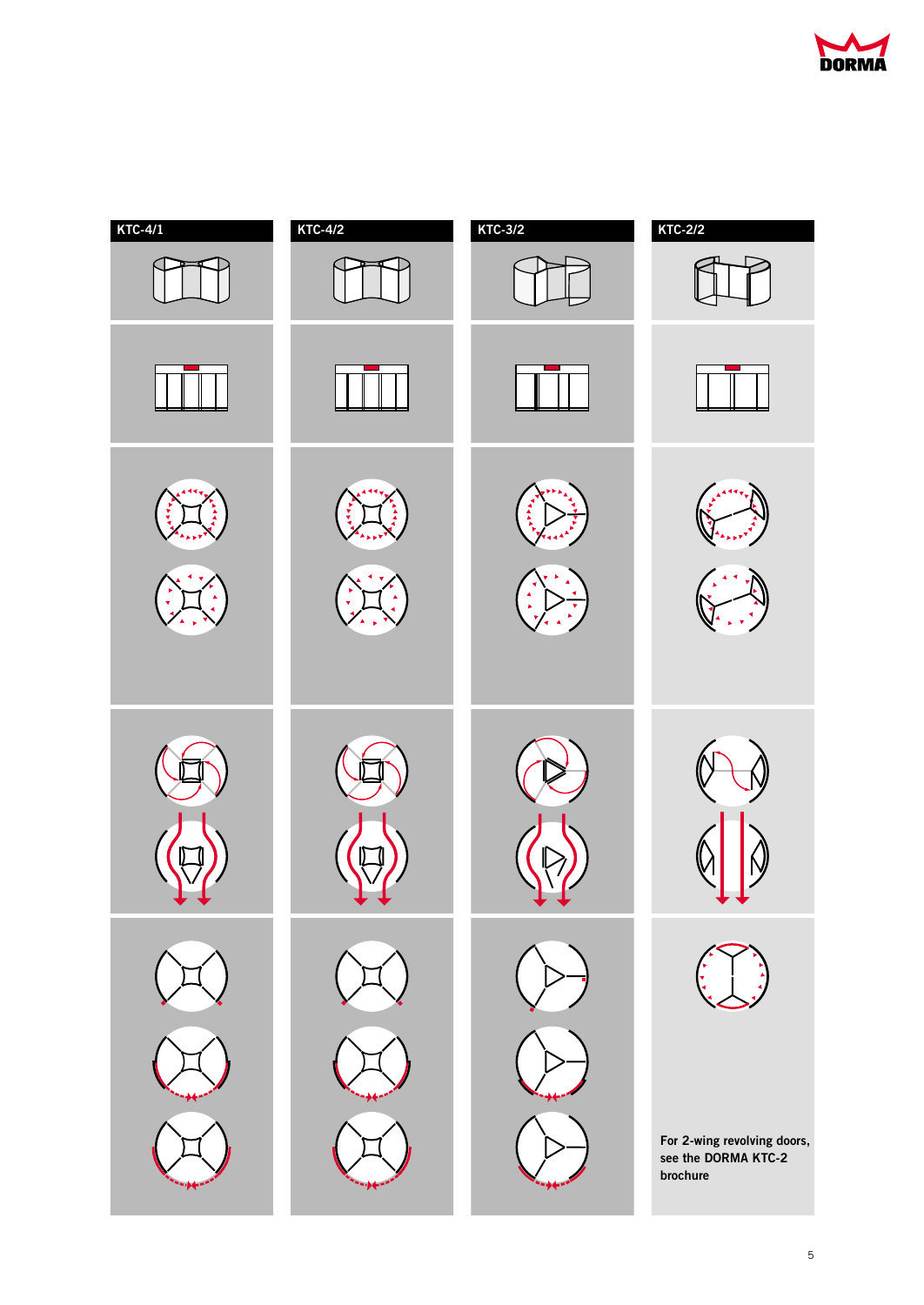DORMA KTC-4 Comfortline revolving doors are available in 5 standard sizes. The 4-wing revolving doors are available with various accessories. The breakout wings with their catch and pivot fittings are equipped with horsehair brushes in order to ensure the reliable exclusion of draughts in the entrance area.

#### **Central part versions**

- Without showcase
- With straight glass panel showcase
- With curved glass panel showcase

#### **Drum wall versions**

- Without night shield
- With manually operated external night shield
- With manually or electrically operated internal night shield

#### **Four-wing design Dimensions, KTC-4**

| Inside diameter (D)                | 3600 | 4200                            | 4800        | 5400        | 6200 |
|------------------------------------|------|---------------------------------|-------------|-------------|------|
| Outside diameter (B1)              | 3692 | 4292                            | 4892        | 5492        | 6292 |
| Outside diameter (B2)              | 3828 | 4428                            | 5028        | 5628        | 6428 |
| Clear passage width (LW) 2466 2891 |      |                                 | 3315        | 3740        | 4305 |
| Escape passage width               | 896  | 1066                            | 1236        | 1406        | 1633 |
| Clear passage height (LH)          |      | up to 2500*                     |             | up to 2200* |      |
| Total height (H)                   |      | up to 3200*                     |             | up to 2900* |      |
| Canopy height (SH)                 |      |                                 | 410 to 700* |             |      |
| All dimensions in mm.              |      | * Other heights on application. |             |             |      |

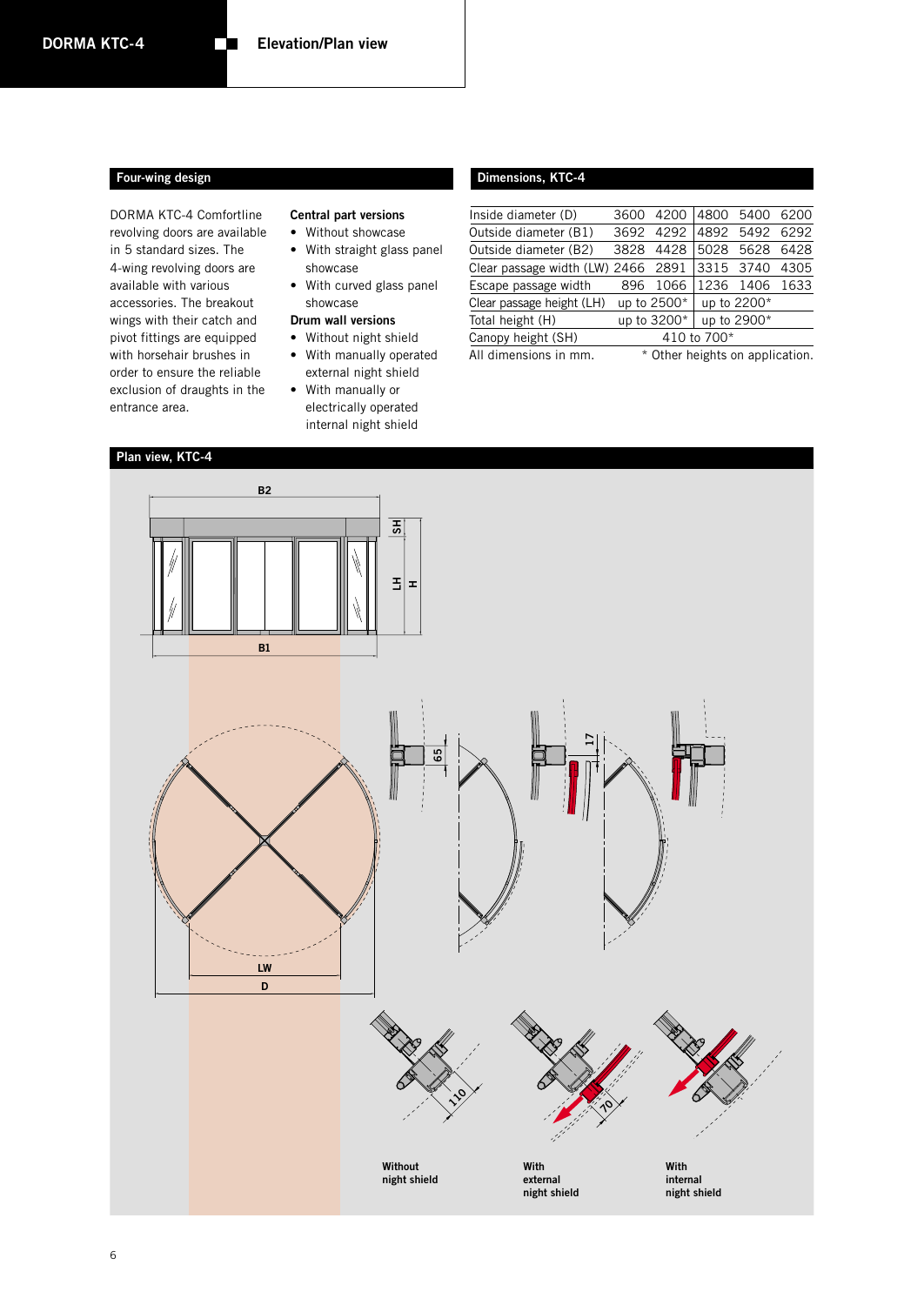

#### **Three-wing design**

DORMA KTC-3 Comfortline revolving doors are available in 5 standard sizes. The 3-wing revolving doors are available with various accessories. The breakout wings with their catch and pivot fittings are equipped with horsehair brushes in order to ensure the reliable exclusion of draughts in the entrance area.

#### **Central part versions**

- Without showcase
- With straight glass panel showcase

#### **Drum wall versions**

- Without night shield • With manually operated
- external night shield • With manually or
- electrically operated internal night shield

#### **Dimensions, KTC-3**

| Inside diameter (D)           | 3600        | 4200 | 4800                            | 5400        | 6000 |
|-------------------------------|-------------|------|---------------------------------|-------------|------|
| Outside diameter (B1)         | 3692        | 4292 | 4892                            | 5492        | 6092 |
| Outside diameter (B2)         | 3828        | 4428 | 5028                            | 5628        | 6228 |
| Clear passage width (LW) 1645 |             | 1945 | 2245                            | 2545        | 2845 |
| Escape passage width          | 986         | 1186 | 1386                            | 1586        | 1786 |
| Clear passage height (LH)     | up to 2500* |      |                                 | up to 2200* |      |
| Total height (H)              | up to 3200* |      |                                 | up to 2900* |      |
| Canopy height (SH)            |             |      | 410 to 700*                     |             |      |
| All dimensions in mm.         |             |      | * Other heights on application. |             |      |

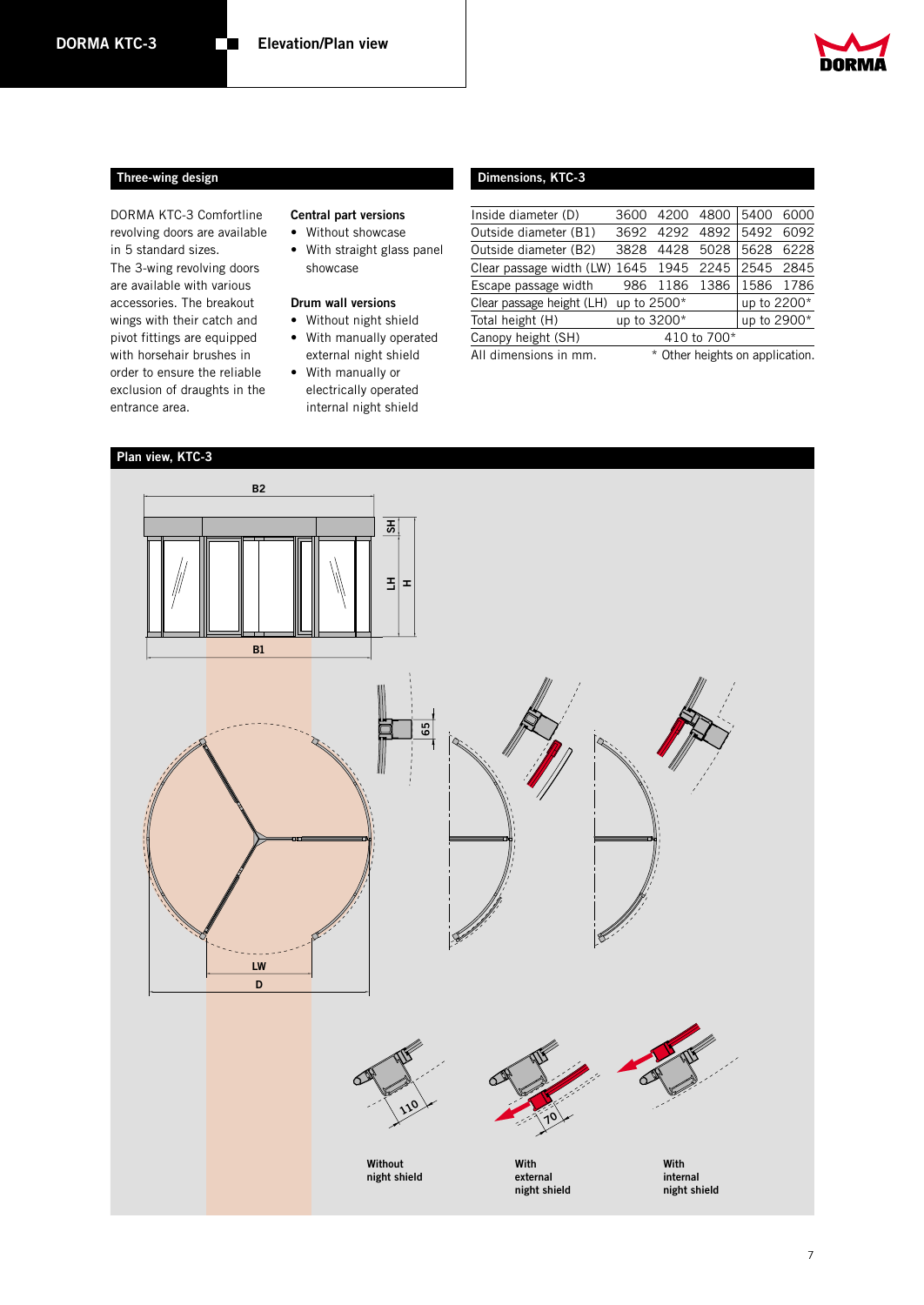### **The perfect solution for high user convenience**

m

Aside from a range of dimensions, the KTC series also offers numerous application-aligned versions to suit individual requirements.

- KTC-3/0: Version with 3-wings and standard core
- KTC-3/2: Version with 3-wings and central showcase with straight glass panels
- KTC-4/0: Version with 4-wings and standard core
- KTC-4/1: Version with 4-wings and central showcase with curved glass panels
- KTC-4/2: Version with 4-wings and central showcase with straight glass panels
- Drum walls glazed or with optional metal panelling
- Additional manual or electrically operated night shields as optional extras.

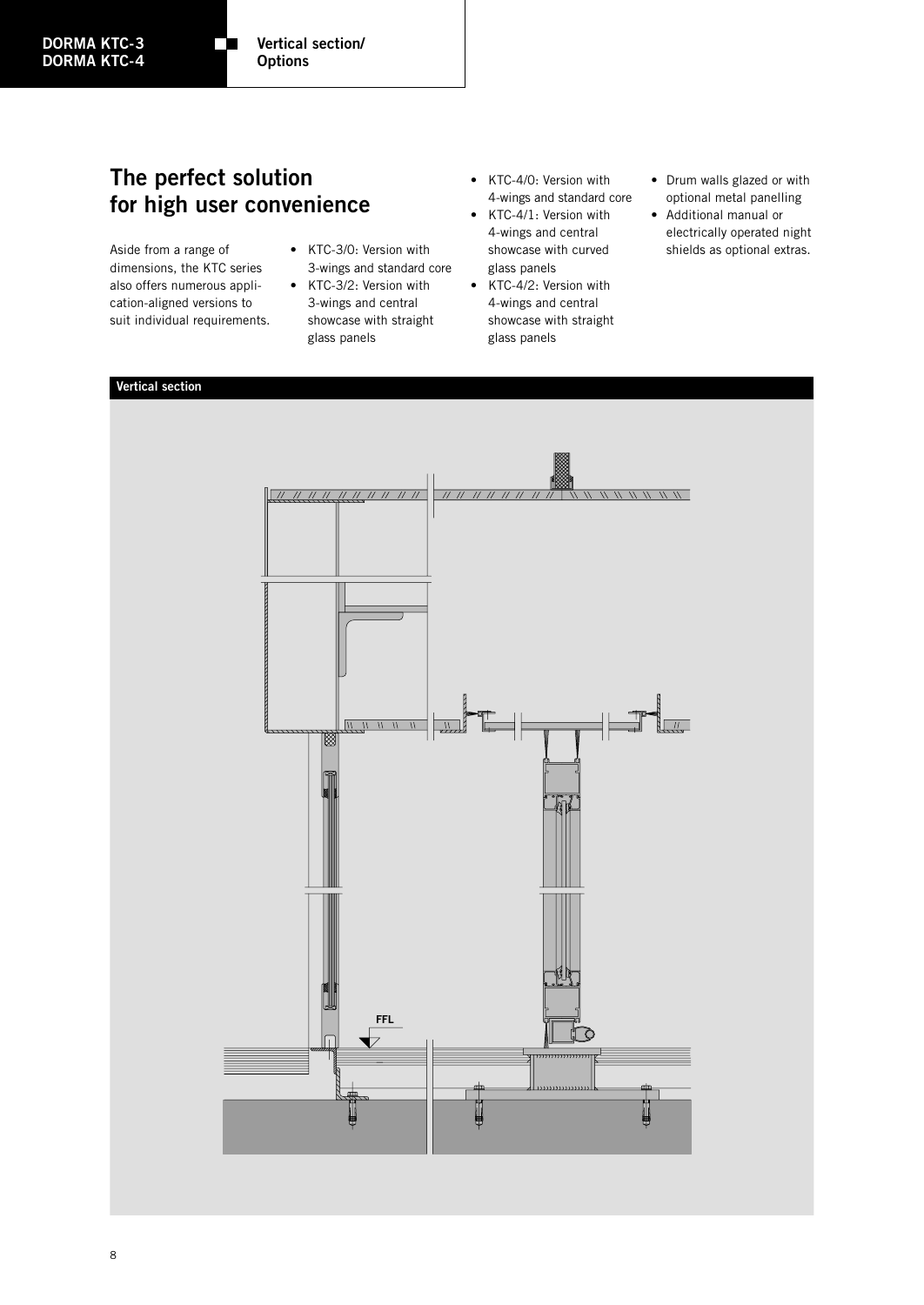

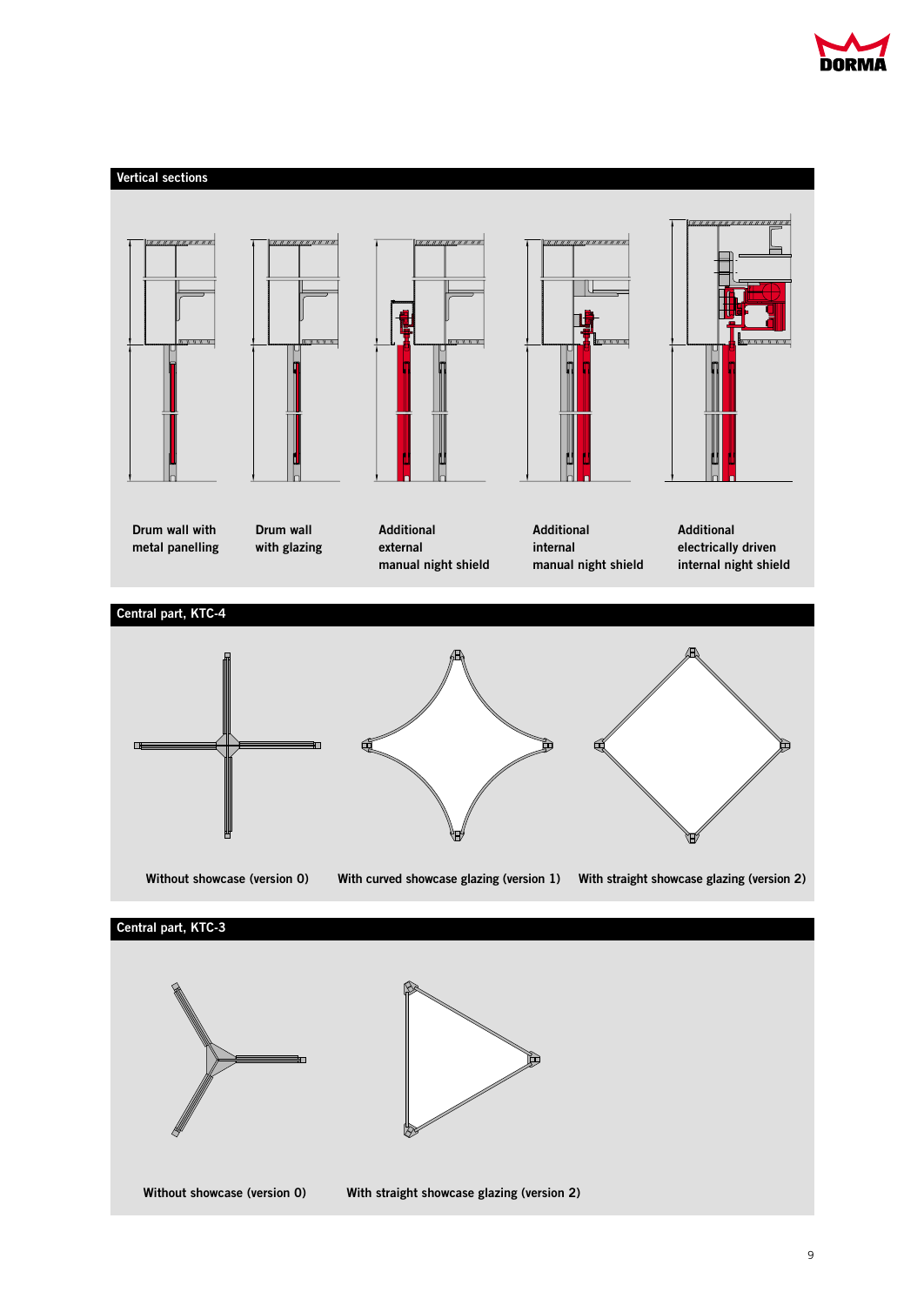#### **Floor rings**

| Diameter in mm             | 3600                     | 4200 | 4800 | 5400 | (6000 <sup>1</sup> ) | $(6200^{2})$ |
|----------------------------|--------------------------|------|------|------|----------------------|--------------|
| Sub-floor to FFL (A) in mm | 70-250                   |      |      |      |                      |              |
| Nominal radius (R) in mm   | 1800                     | 2100 | 2400 | 2700 | 3000                 | 3100         |
| Floor mat (C) in mm        | up to 30                 |      |      |      |                      |              |
| <sup>1)</sup> KTC-3 only   | <sup>2)</sup> KTC-4 only |      |      |      |                      |              |

#### **Floor ring, KTC-3/KTC-4**



#### **Detail ACross sections Stainless steel angle Stainless steel angle 40 x 40 x 4 mm 40 x 40 x 4 mm Flange Flange** FFL  $\left|\right| \left| \frac{R+3}{2}\right|$  $FFL$   $\left| \frac{R+3}{2} \right|$ **ø 11 C C** ├+ **A A M 8 Moisture-proof Moisture-proof sheeting provided sheeting provided by others by others**

**Flange Type II, semicircular surround**

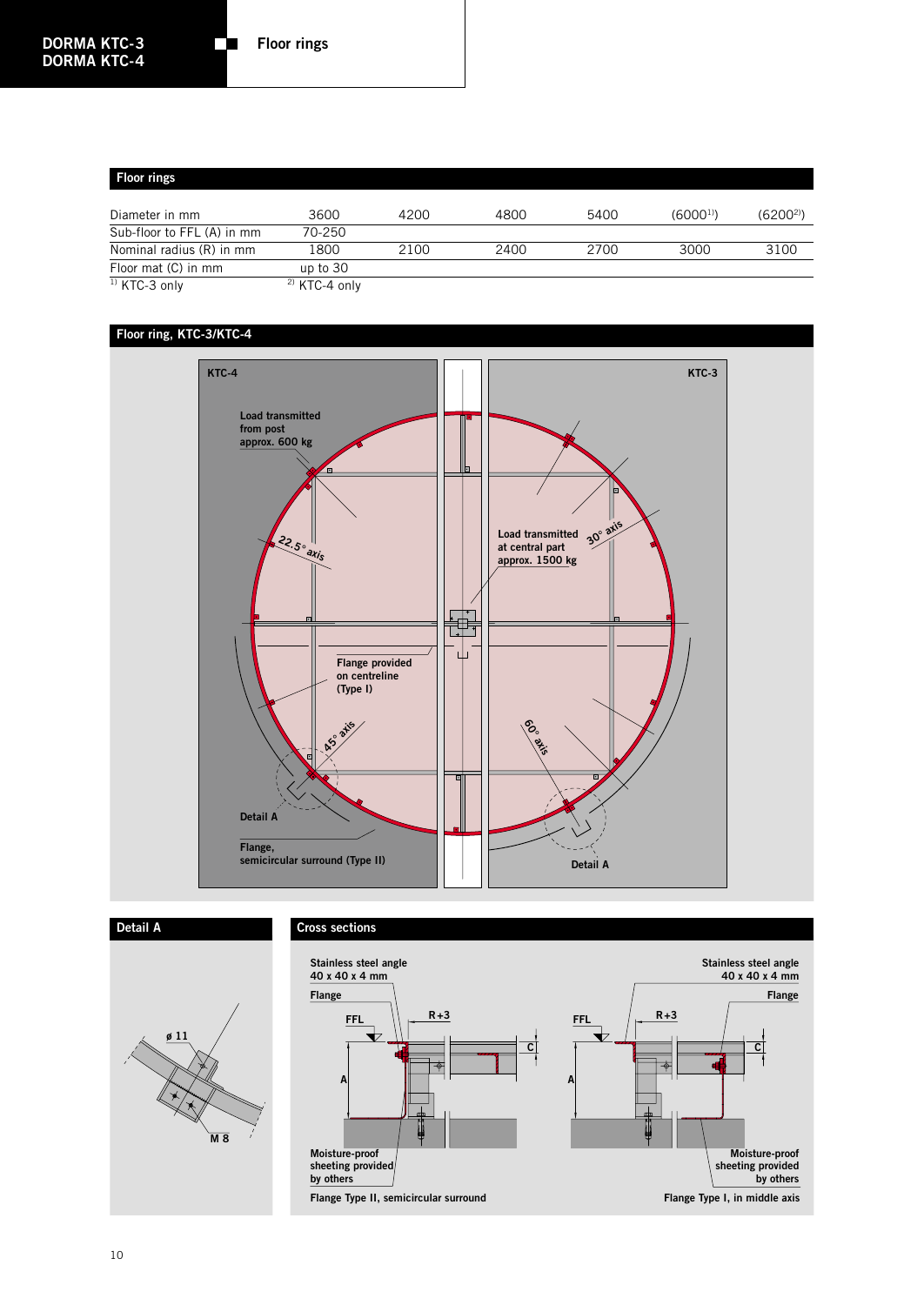

#### **Safety equipment**





**Electrical cabling Automatic modes / Speed reduction feature**

• The automatic control system offers two operating modes:

"Automatic I" – The stationary door is activated as soon as a user approaches. Following an adjustable time, it stops again at its starting position.

"Automatic II" – The door rotates continuously at approx. 1 rpm. As a user

DORMA KTC-3/KTC-4 revolving doors offer a comprehensive range of safety equipment to ensure optimum protection of people and objects as they pass through the entrance/exit system. The main closing/shear edges are each equipped with two infra-red detectors and a safety contact strip. As a wing arrives at a point 500 mm from the upright post at the end of the drum wall, the infra-red light detectors and the contact strips on the post are activated. The outer edges and the bottom edges of the wings are likewise protected by safety contact strips. In addition, the wings fold on contact. As an optional extra, sensors can be provided on the top wing profile to protect the space in front of the wing.

- q Canopy sensors, 2 x 2 infra-red detectors
- 2 Post sensors in the form of 2 contact strips
- <sup>3</sup> Disabled access pushbuttons, inside and out
- 4 Emergency stop pushbutton, inside
- $\circ$  Contact safety strip, wing bottom, horizontal
- $\circ$  Contact safety strip, wing, vertical
- $<sup>2</sup>$  Limit switches, wings</sup>
- <sup>®</sup> Wing top sensors, horizontal (optional extra)

enters the detection range, the speed is increased to approx. 3 rpm. Once the user has left the detection range, the speed of the door is reduced again.

• The speed reduction feature is activated by means of a special pushbutton to reduce the speed of the door during passage to approx. 2 rpm.